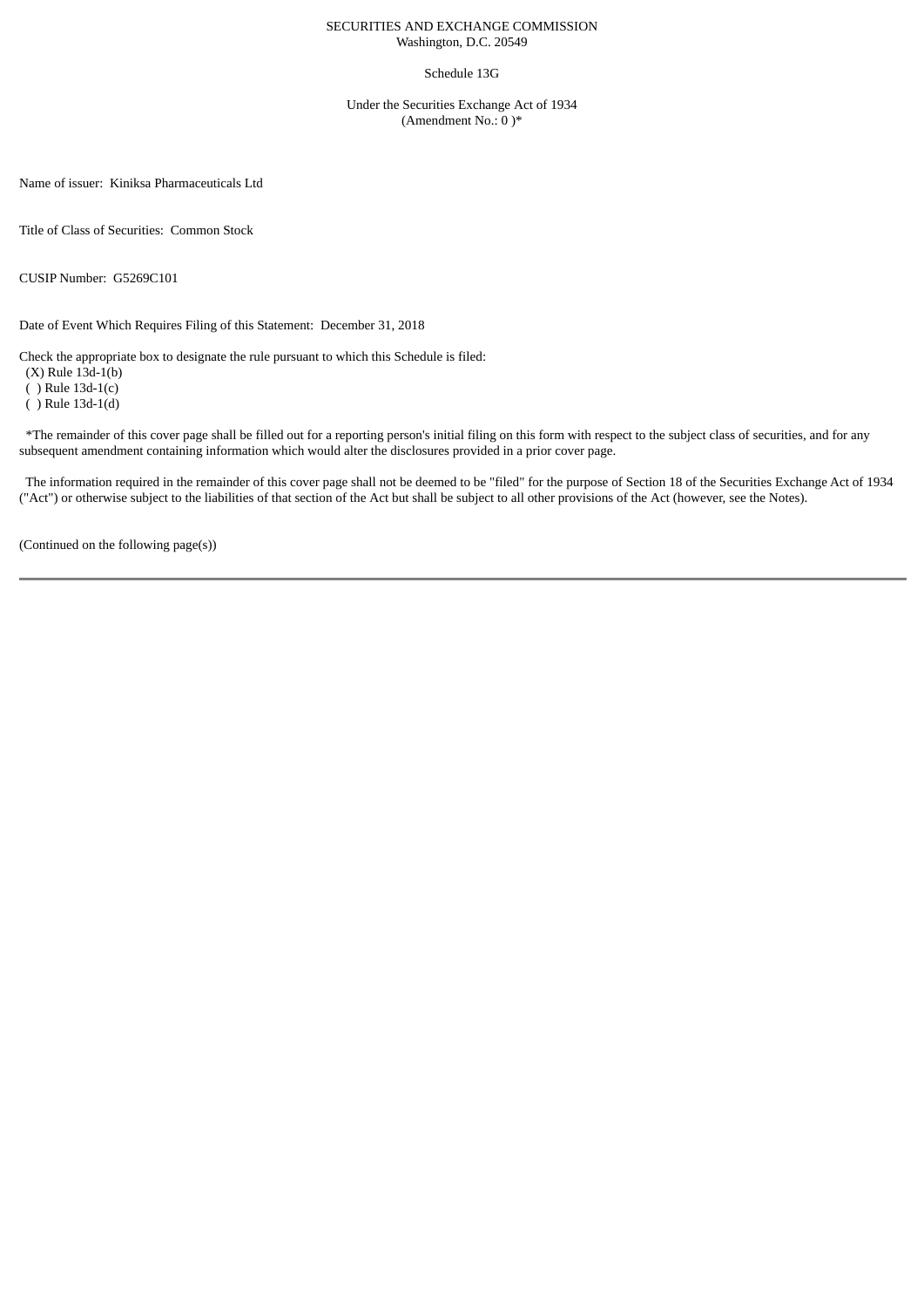- 1. NAME OF REPORTING PERSON S.S. OR I.R.S. IDENTIFICATION NO. OF ABOVE PERSON
- The Vanguard Group 23-1945930
- 2. CHECK THE APPROPRIATE [LINE] IF A MEMBER OF A GROUP

A. B. 
$$
\underline{X}
$$

3. SEC USE ONLY

4. CITIZENSHIP OF PLACE OF ORGANIZATION

Pennsylvania

- (For questions 5-8, report the number of shares beneficially owned by each reporting person with:)
- 5. SOLE VOTING POWER

11,956

- 6. SHARED VOTING POWER
- 7. SOLE DISPOSITIVE POWER

896,317

8. SHARED DISPOSITIVE POWER

11,956

9. AGGREGATE AMOUNT BENEFICIALLY OWNED BY EACH REPORTING PERSON

908,273

10. CHECK BOX IF THE AGGREGATE AMOUNT IN ROW (9) EXCLUDES CERTAIN SHARES

N/A

11. PERCENT OF CLASS REPRESENTED BY AMOUNT IN ROW 9

5.75%

12. TYPE OF REPORTING PERSON

IA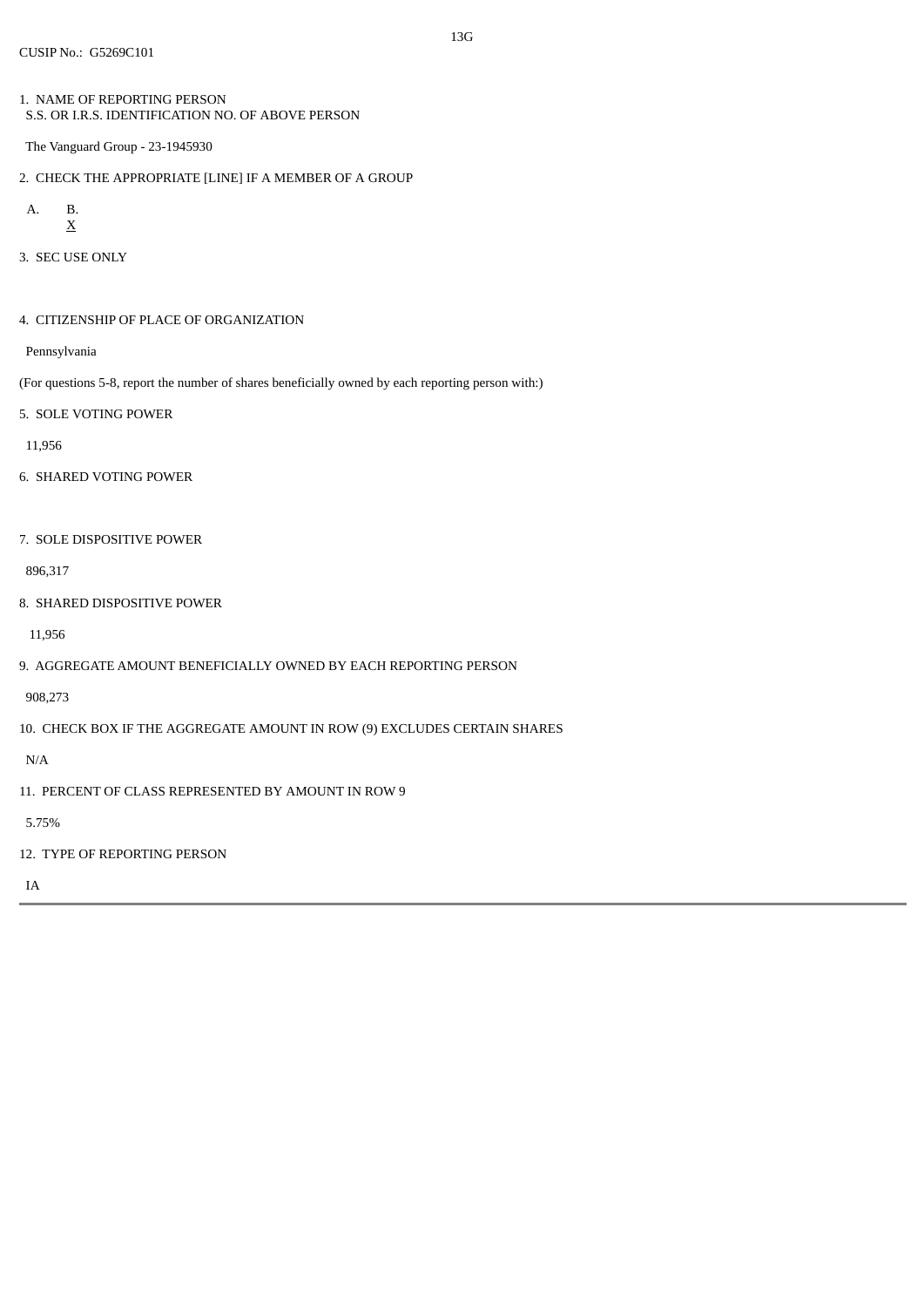## SECURITIES AND EXCHANGE COMMISSION Washington, D.C. 20549

SCHEDULE 13G Under the Securities Act of 1934

Check the following [line] if a fee is being paid with this statement N/A

Item 1(a) - Name of Issuer:

Kiniksa Pharmaceuticals Ltd

Item 1(b) - Address of Issuer's Principal Executive Offices:

Clarendon House 2 Church Street Hamilton HM11, Bermuda

# Item 2(a) - Name of Person Filing:

The Vanguard Group - 23-1945930

Item 2(b) – Address of Principal Business Office or, if none, residence:

100 Vanguard Blvd. Malvern, PA 19355

Item 2(c) – Citizenship:

Pennsylvania

Item 2(d) - Title of Class of Securities:

Common Stock

Item 2(e) - CUSIP Number

G5269C101

Item 3 - Type of Filing:

This statement is being filed pursuant to Rule 13d-1. An investment adviser in accordance with §240.13d-1(b)(1)(ii)(E).

Item 4 - Ownership:

(a) Amount Beneficially Owned:

908,273

(b) Percent of Class:

5.75%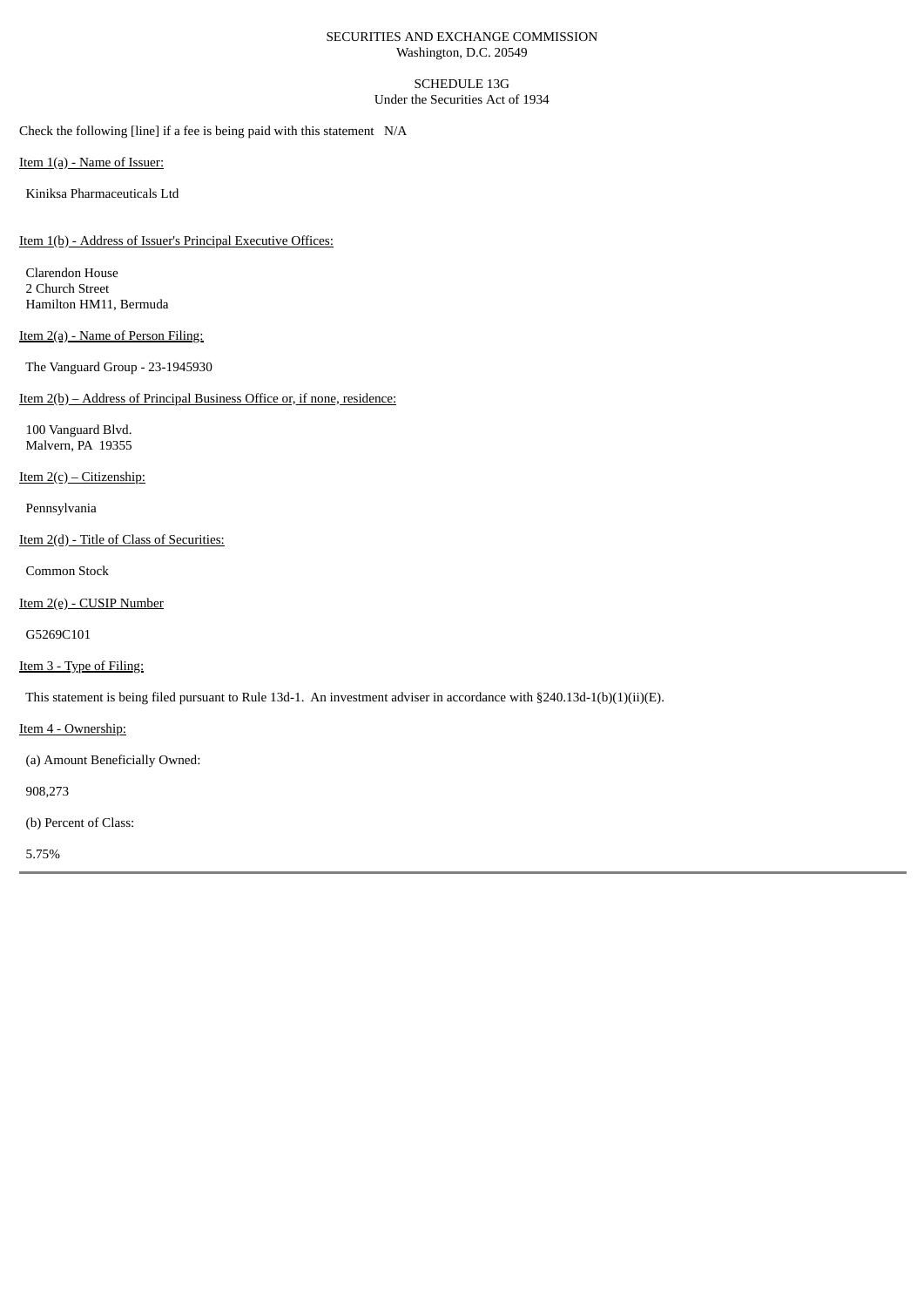#### (c) Number of shares as to which such person has:

(i) sole power to vote or direct to vote: 11,956

(ii) shared power to vote or direct to vote:

(iii) sole power to dispose of or to direct the disposition of: 896,317

(iv) shared power to dispose or to direct the disposition of: 11,956

#### Comments:

Item 5 - Ownership of Five Percent or Less of a Class:

Not Applicable

Item 6 - Ownership of More Than Five Percent on Behalf of Another Person:

Not applicable

Item 7 - Identification and Classification of the Subsidiary Which Acquired The Security Being Reported on by the Parent Holding Company:

See Attached Appendix A

Item 8 - Identification and Classification of Members of Group:

Not applicable

Item 9 - Notice of Dissolution of Group:

Not applicable

Item 10 - Certification:

By signing below I certify that, to the best of my knowledge and belief, the securities referred to above were acquired in the ordinary course of business and were not acquired for the purpose of and do not have the effect of changing or influencing the control of the issuer of such securities and were not acquired in connection with or as a participant in any transaction having such purpose or effect.

#### **Signature**

After reasonable inquiry and to the best of my knowledge and belief, I certify that the information set forth in this statement is true, complete and correct.

Date: 02/11/2019

By /s/ Christine M. Buchanan Name: Christine M. Buchanan Title: Principal